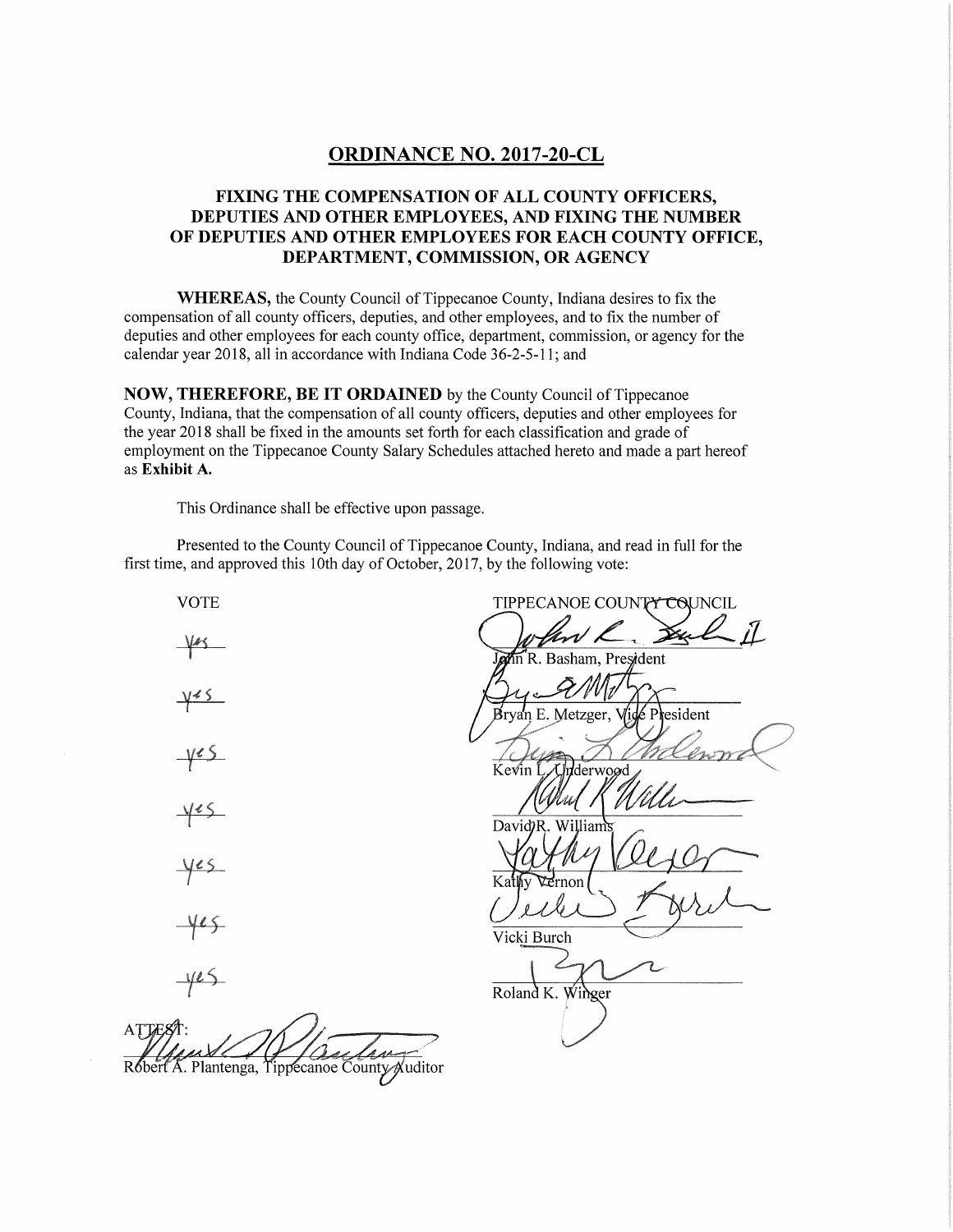Presented to the County Council of Tippecanoe County, Indiana, and read in full for the second time, and approved this 10th day of October, 2017, by the following vote:

VOTE TIPPECANOE COUNTY COUNCIL  $\gamma$ R. Basham, President  $\mathcal{Y}$ Fille President Metzger  $\vee$  $\frac{1}{2}$ 'allegser David R illiams  $\frac{v}{c}$ Kathy  $\vee$ Vicki Burch  $\sqrt{ }$ Roland K. Winger

ATTE mehre Robert A. Plantenga, Tippecanoe County Auditor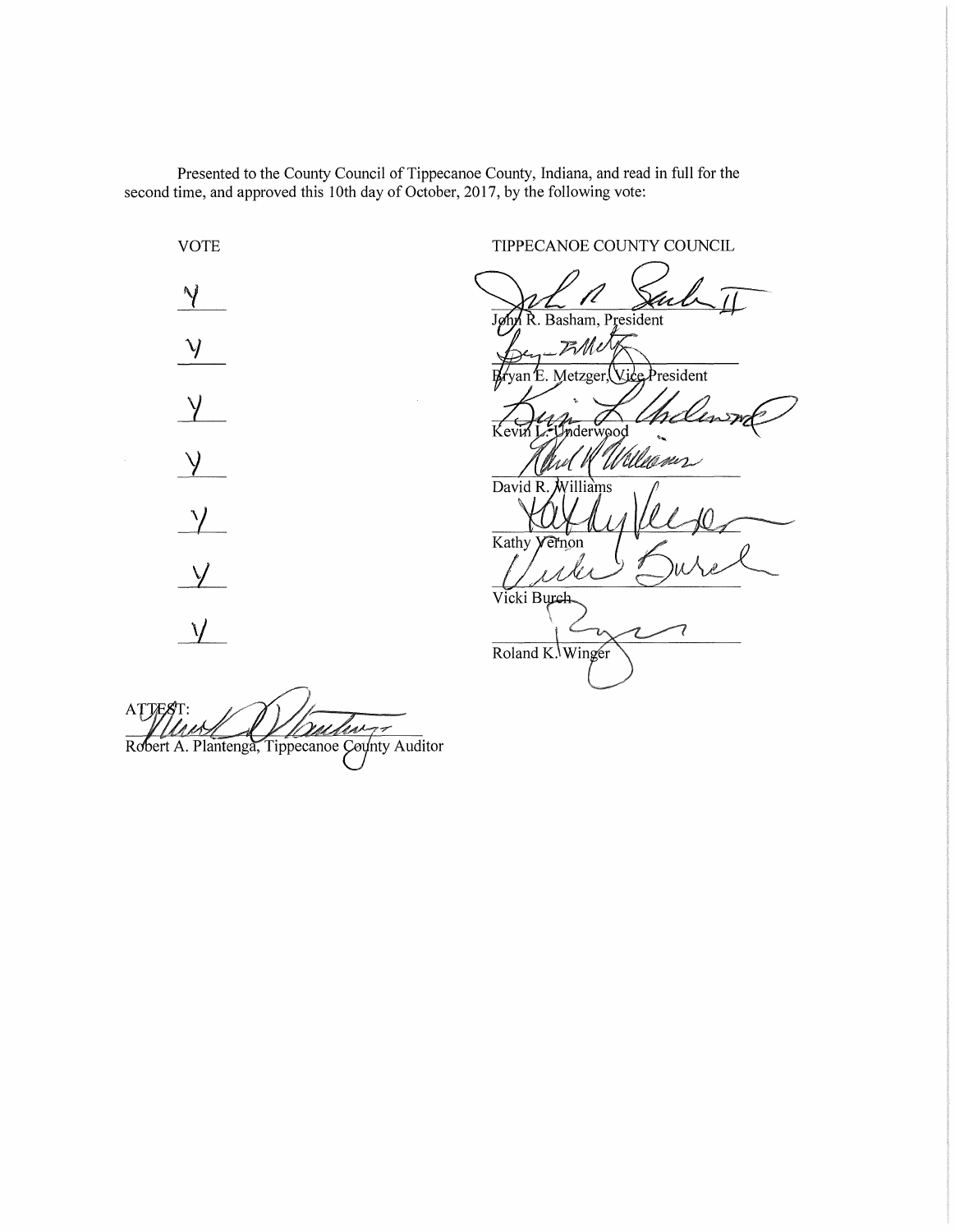# **Exhibit A**

Pay Charts provide for Annual salary amounts 2018 Bi-weekly Payroll= 26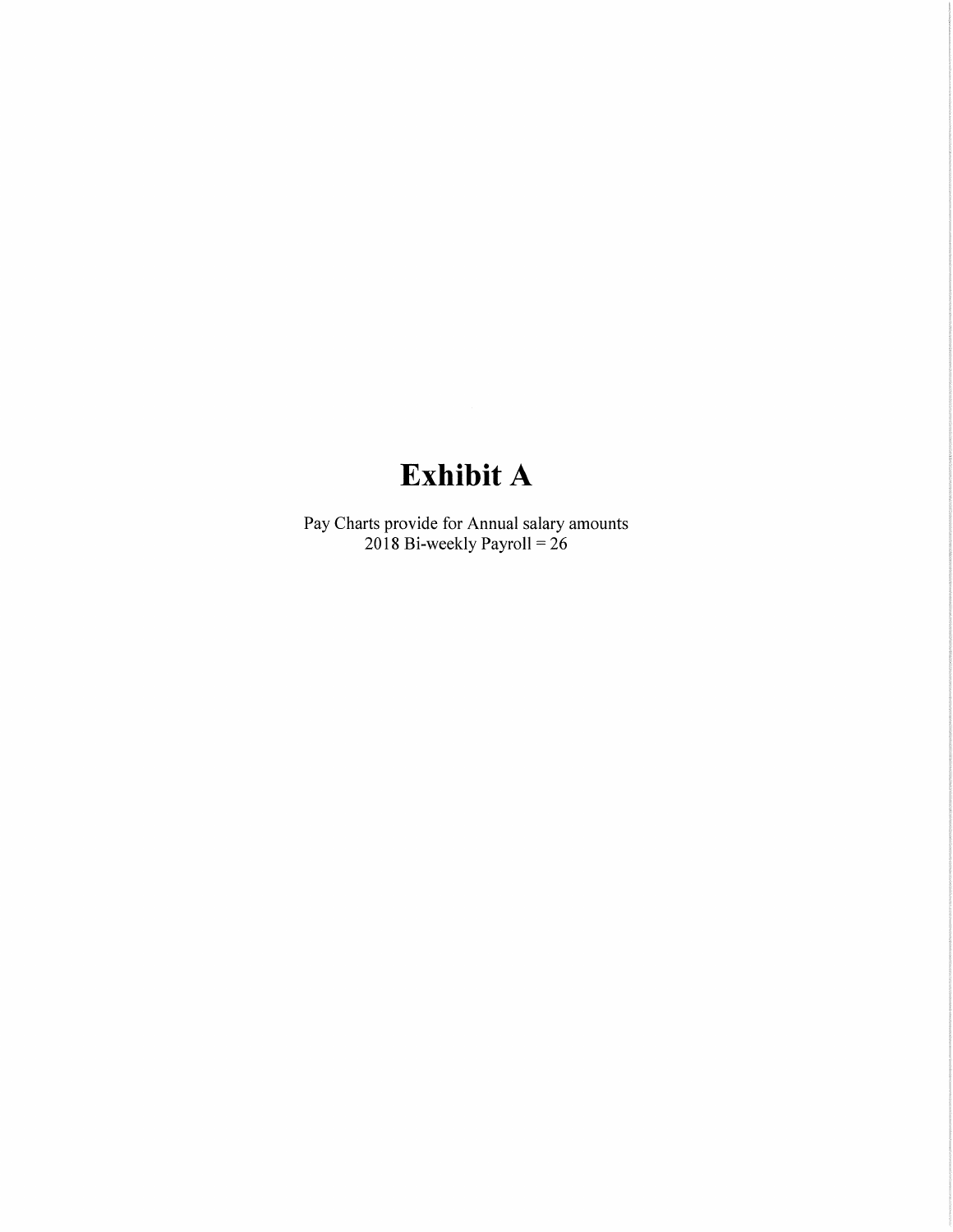#### **COMOT**

(Computer & Office Machine Operation, Technician)

|    |          |          | Initiation After 1 Year After 5 Year After 7 Year |          |
|----|----------|----------|---------------------------------------------------|----------|
| V  | \$41,486 | \$42,810 | \$44.134                                          | \$45.459 |
| IV | \$39,236 | \$40,488 | \$41.740                                          | \$42,993 |
| Ш  | \$36,754 | \$37,927 | \$39,099                                          | \$40.272 |
| Н  | \$33,719 | \$34.795 | \$35,871                                          | \$36,948 |
| I  | \$30,685 | \$31,664 | \$32,643                                          | \$33.623 |

#### **LTC**

(Labor, Trades and Crafts)

|    | Initiation | After 1 Year After 5 Year After 7 Year |          |          |
|----|------------|----------------------------------------|----------|----------|
| v  | \$45,345   | \$46,792                               | \$48,239 | \$49,687 |
| IV | \$39,904   | \$41,178                               | \$42,451 | \$43,725 |
| Ш  | \$35,515   | \$36,648                               | \$37,781 | \$38,915 |
| Н  | \$31,963   | \$32,983                               | \$34,003 | \$35,024 |
| I  | \$28,767   | \$29,685                               | \$30,603 | \$31,522 |

#### **Elected Officials**

| Assessor                  | \$68,377  |
|---------------------------|-----------|
| Auditor                   | \$68,377  |
| Clerk                     | \$68,377  |
| Recorder                  | \$68,377  |
| Treasurer                 | \$68,377  |
| <b>Chief Deputies</b>     | \$51,804  |
| Commissioners*            | \$60,960  |
| Council                   | \$13,713  |
| Coroner - physician       | \$44,966  |
| Coroner - non-physician   | \$29,978  |
| Surveyor - registered     | \$94,556  |
| Surveyor - non-registered | \$63,037  |
| Sheriff                   | \$116,604 |

*\*included \$500/yr for mileage compensation* 

#### **PAT**

(Professional, Administrative, Technological)

|    |          |          | Initiation After 1 Year After 5 Year After 7 Year |          |
|----|----------|----------|---------------------------------------------------|----------|
| v  | \$56,217 | \$58,011 | \$59,805                                          | \$61,600 |
| IV | \$50,646 | \$52,262 | \$53,878                                          | \$55,495 |
| Ш  | \$45,099 | \$46,538 | \$47,977                                          | \$49,417 |
| Н  | \$39,770 | \$41,039 | \$42,308                                          | \$43,578 |
|    | \$34,733 | \$35,842 | \$36,950                                          | \$38,059 |

#### **Prosecuting Attorney Salaries**

|                  | Minimum  | Midpoint | Maximum  |
|------------------|----------|----------|----------|
| D Felonies & Mis | \$59,599 | \$62.734 | \$69.885 |
| Felonies         | \$64.086 | \$66.437 | \$75.147 |
| Supervisors      | \$68,573 | \$72,180 | \$80,408 |

#### **Special Occupations**

|                                |           | Initiation After 1 year |
|--------------------------------|-----------|-------------------------|
| Assistant Director-APC         | \$65,194  | \$68,453                |
| Chief Deputy Public Defender   | \$108,103 | \$108,103               |
| Chief Public Defender          | \$144,138 | \$144,138               |
| Clinical Services Director     | \$58,960  | \$61,908                |
| Database Administrator         | \$61,429  | \$64,500                |
| Dir of Forensic Investigation  | \$72,979  | \$72,978                |
| <b>Election Co-Directors</b>   | \$39,892  | \$39,892                |
| Executive Director-APC         | \$79,505  | \$83,481                |
| Exec Director-Court Services   | \$52,543  | \$55,170                |
| Executive Director-Highway     | \$86,316  | \$90,632                |
| <b>Executive Director-MITS</b> | \$72,362  | \$75,980                |
| GIS Administrator              | \$68,020  | \$71,421                |
| Health Officer                 | \$52,553  | \$52,553                |
| HelpDesk Manager               | \$47,841  | \$50,233                |
| Immigration Res Coord/Dep PD   | \$46,098  | \$48,403                |
| Juvenile Magistrate            | \$42,221  | \$42,221                |
| Maintenance Director           | \$64,113  | \$67,318                |
| Network Administrator I        | \$58,590  | \$61,520                |
| Network Administrator II       | \$61,250  | \$64,313                |
| Probate Commissioner           | \$52,809  | \$52,809                |
| Project Manager-Sect Corner    | \$62,258  | \$65,371                |
| System Administrator II        | \$61,250  | \$64,313                |
| System Administrotor I         | \$58,590  | \$61,520                |

#### **POLE (Non-Merit)**

(Protective Occupations, Law Enforcement Non-Merit)

| ual |                 |    | Initiation |          | After 1 Yr After 5 Yrs After 7 Yrs |          |
|-----|-----------------|----|------------|----------|------------------------------------|----------|
| 78  | DS - Mir        | V  | \$51,432   | \$53.073 | \$54.714                           | \$56,356 |
|     | 48 DS-Cptn      | IV | \$47,623   | \$49,143 | \$50,662                           | \$52,182 |
| 95  | $DS - Lt$       | Ш  | \$40,358   | \$41,646 | \$42,933                           | \$44,221 |
|     | 32 DS - Sgt     | П  | \$37,718   | \$38,922 | \$40,125                           | \$41,329 |
|     |                 |    |            |          |                                    |          |
|     | $35$ DS Denutra |    |            |          |                                    |          |

### **POLE (Merit)**

(Protective Occupations, Law Enforcement Merit)

|                | Annual   |                     |
|----------------|----------|---------------------|
| Major          | \$72,978 | DS - Mjr            |
| Captain        | \$66,648 | DS - Cptn           |
| Lieutenant     | \$63,595 | $DS - Lt$           |
| Sergeant       | \$61,032 | DS - Sgt            |
| Deputy         |          |                     |
| Over 48 Months |          | \$55,635 DS Deputy4 |
| 25-48 Months   |          | \$54,422 DS Deputy3 |
| 13-24 Months   |          | \$51,346 DS Deputy2 |
| 0-12 Months    |          | \$48,679 DS Deputy1 |